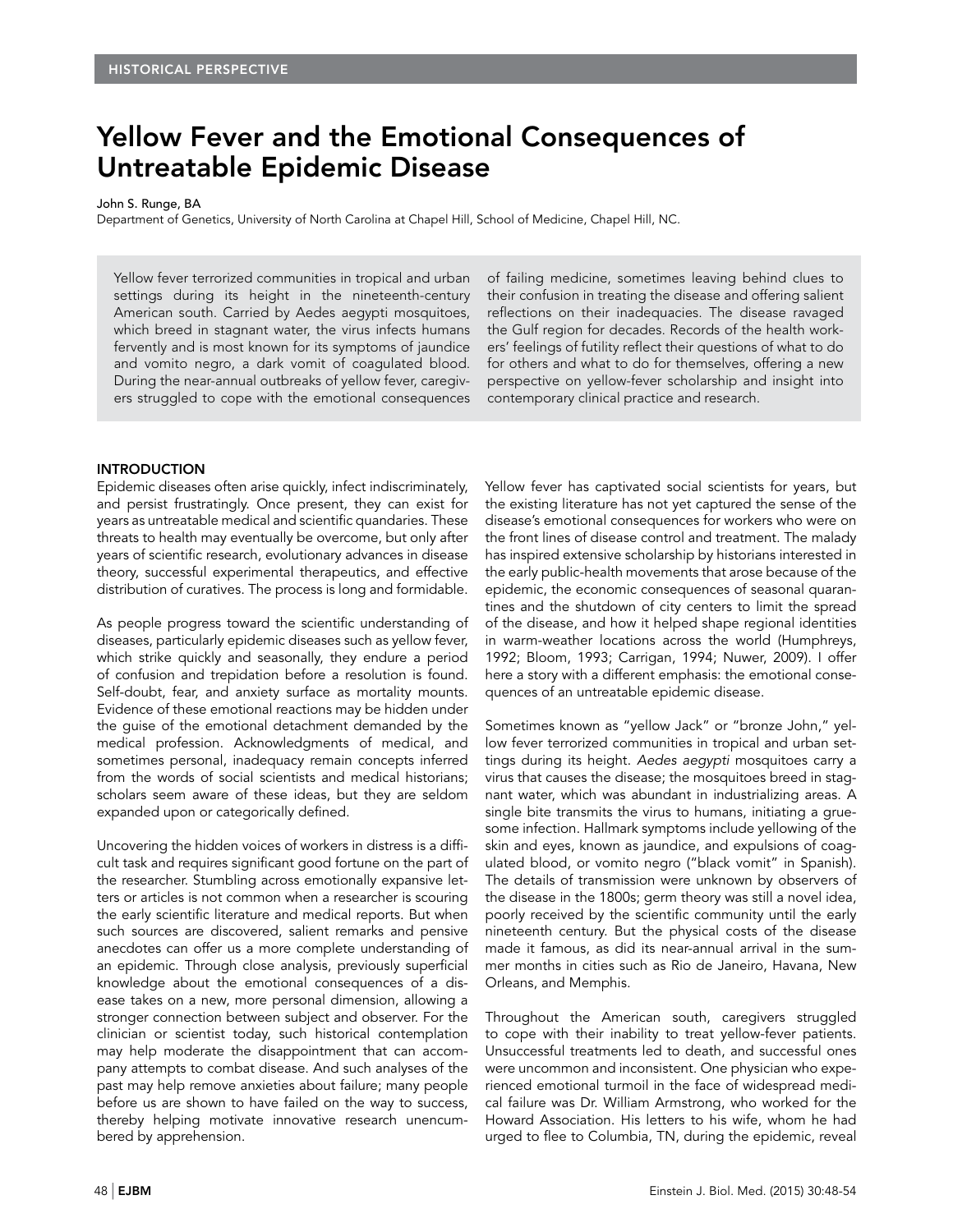his frustration over the disappointing efforts he and his colleagues directed. His words, simultaneously depressed and determined, reflect his clear commitment to fight yellow Jack: "I feel sometimes as if my hands were crossed and tied and that I am good for nothing, death coming in upon the sick in spite of all that I can do" (Crosby, 2006, p. 74). Armstrong exemplified the thoughtfulness of those rare caregivers who have left behind a trail of personal letters and professional documents that describe their resolute but ineffective medical efforts.

Armstrong's feeling that his efforts were futile was characteristic of those felt by some caregivers in yellow-fever epidemics throughout the second half of the nineteenth century. Their concern was manifested on two levels: what to do for others, and what to do for themselves. The first level was characterized by the trial of different treatments, each with uncertain therapeutic value. The second reflects the sense of helplessness made up of fear, isolation, and loss of faith in cures. Together, these responses complicated the efforts of healers to treat yellow fever and further weakened an already fragile medical and regional community.

For today's physician, nurse, health worker, or scientist, the story of these century-old epidemics should offer solace to the overworked and inspiration to the distressed. Tales of pain, failure, and inadequacy are not new developments confined to the modern healthcare system; they are recurring themes for those faced with, and called on to prevent, disease and death.

### THE QUESTION OF TREATMENT: WHAT TO DO FOR OTHERS

In 1879, a Kentucky physician by the name of J. P. Dromgoole published a long book cataloging the many opinions of physicians in response to the yellow-fever epidemic of the previous year. In 1878, according to one tally, twenty thousand lives were taken by the disease (Cirillo, 2010). Dromgoole's work, Heroes, Honors, and Horrors, is a collection of caregiver practices and contemplations, a comprehensive compilation of medical workers' experiences during the outbreak. The purpose of the book, according to its author's dedication, was to honor the "clergymen, physicians, and nurses who, in the hour of need, rushed to the relief of suffering fellow-men." It highlights articles and letters by, and biographies of, those heroes who strove to rid the United States of yellow fever. The work, through its assembled documents and contextual analysis, effectively captures the sense of uncertainty about the yellow-fever epidemic, and it reveals how healers focused on therapeutics rather than disease etiology during the yellow-fever outbreaks.

Southern scientists and physicians felt that the prevalence of disease was a consequence of the region's climate, germs, and Caribbean trade. The south seemed a particularly unlucky place in the nineteenth century. During the years from 1863 to 1883, roughly 6,500 New Orleans residents died of smallpox. In 1850, 47.5 out of 1,000 deaths in the United States resulted from malarial fevers, many of which occurred in the south; there, warm, wet summers helped fuel mosquito reproduction (Hong, 2007). Yellow fever made the most impressive mark throughout the century with frequent but inconsistent large-scale epidemics resulting in 41,000 deaths in New Orleans alone from 1817 to 1900 (New Orleans Public Library, 2003). The prevalence of the disease and its death tolls prompted southern scientists to develop a regionally exclusive perspective on disease and treatment.

Constantly plagued by warm-temperature maladies such as yellow fever, physicians and scientists in the south had historically designated their region medically distinctive; they felt that regionally specific diseases required unique treatments. Medical distinctiveness, a concept created by southern physicians, claimed that regional factors such as climate, economics, and even racial demographics made the south a breeding ground for anomalous maladies (Leavitt & Numbers, 1978; Savitt & Young, 1988; Stowe, 2004). Dromgoole's Heroes, Honors, and Horrors addresses the "Tidal Wave of Death and Destruction," with "Historical Sketches of Each Afflicted Locality"; the first chapter discusses yellow-fever symptoms, treatments, and explanations.

Southern medical specialization started with southern medical education. Disease in the south demanded regional medicine, according to experts at the time, and that way of thinking shaped the minds of local physicians. No matter what opportunities existed elsewhere, students tended to seek education from local institutions. One student chose to study in Charleston because "we know better, here, how to manage Carolina constitutions than the Physicians of Philadelphia" (Warner, 1989, p. 193). Philadelphia was renowned for its medical centers; the city hosted the nation's first public hospital and medical school, making the College of Physicians in Philadelphia one of the most respected medical centers at the time. The outspoken student's father, also a physician, echoed his son's themes in a subsequent letter, claiming that climate, miasmatic exhalations, diet, dress, work habits, and social structure altered the symptoms of diseases and appropriate therapeutics in ways not understood by non-natives. Region-focused medical dogma drove practitioners to train in the south.

The expression of medical distinctiveness took several forms, one being an ongoing discourse between the south and the north about the validity of the concept itself. As southern scientists proclaimed themselves especially sensitive to the south's exceptional scientific needs, northerners argued to the contrary. Northern scientists and physicians used the recurrence of disease and high mortality rates from diseases such as the incessant and deadly yellow-fever outbreaks to bolster their claim that the south's undeveloped backwoods and dirty cities predisposed southerners to disease, making southern "experts" merely unwitting promoters of their own region's ill health. Those in the south responded passionately, claiming that the critics were unfamiliar with the dangers of southern maladies and therefore unfit to judge the southern plight.

Sure of his regional expertise and the inability of northern-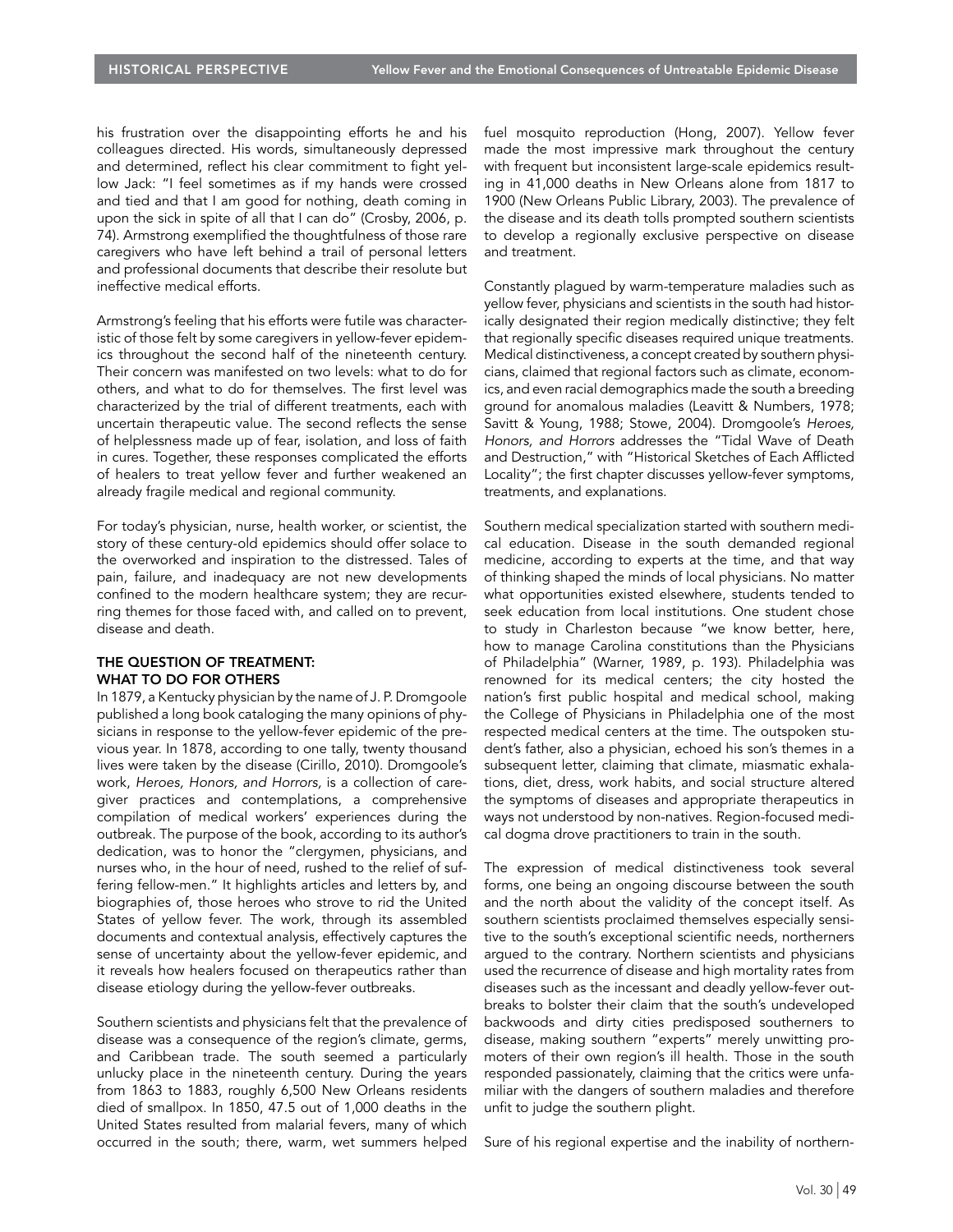ers to survive the yellow-fever season in Tennessee, the president of the Memphis Board of Health turned away volunteers from the north in 1878, the deadliest epidemic year in the Mississippi Valley (Crosby, 2006). His primary motive, according to one commentator, was to limit the strain on the Memphis caregivers during an epidemic in which 17,000 of the city's citizens became infected; Memphis needed better help and fewer casualties, not an influx of unprepared and unspecialized physicians and nurses (Crosby, 2006). This example shows how those in the south existed in an environment of entrenched exceptionalist medicine and science, due in part to a south-north debate, and acted accordingly.

Others supported the notion of medical distinctiveness by actively recruiting local health workers during the epidemics. The Howard Association, a charitable organization founded by British philanthropist John Howard, implanted itself in the Gulf Coast region during its nineteenth-century battles with yellow Jack (Newsom, 1992). Besides sprouting infirmaries, hospitals, orphan asylums, and fund-raising efforts across the afflicted states, the Howard Association often helped promote regional health cooperation. In 1878, a year when Houston was not affected by yellow fever, a Howard nurse by the name of Kezia Payne DePelchin answered a call from Memphis for nurses. She proceeded to Tennessee to aid her fellow southerners and offer her medical expertise. Trained in the south and familiar with yellow fever through Houston's frequent bouts of the disease, nurse DePelchin embodied the kind of local proficiency preferred during yellow-fever epidemics.

Though they proclaimed themselves medically distinct, southern health workers lacked uniformity in their practice, often prescribing conflicting treatments in line with their personal experiences. In general, treatments fell into four categories: hydropathic, homeopathic, botanic, and orthodox. Hydropathy used water as an internal and external healing factor, applying large or small amounts as the situation suggested. Homeopathy focused on the natural ability of the human body to fight disease and employed diluted medicines to aid the process. Botany relied on herbs and plantbased concoctions for patient recovery. Orthodox medicine used drugs and substances such as quinine, calomel, teas, alcohol, opium, and bloodletting to alleviate the suffering of the sick (Humphreys, 1992; Bloom, 1993; Carrigan, 1994). Often, a practitioner's methods did not exclude any of these treatments. The therapeutics offered by medical workers ranged widely, as no treatment proved predictably superior to another. The blending of treatment techniques allowed for much experimentation, though variance in treatment failed to improve patient prognosis significantly.

A snapshot of the treatments used by caregivers in Dr. Dromgoole's Heroes, Honors, and Horrors reveals the diversity of the treatments given to patients. One physician described a "Creole treatment" he administered; the name saluted the French Louisiana region, and the treatment called for an eleven-step plan that included doses of castor oil, hot footbaths, sponge baths, injections of laudanum, watermelon-seed teas, cool cloths on the head of the patient, chicken broth, and the directive that the patient not be allowed to sit up for a week (Dromgoole, 1879). Such treatments as this were common but, alarmingly, unique to each physician's clinical experience. Another doctor recommended a "calomel remedy," which combined footbaths and chicken or beef broth. One doctor recalled how he made a complete recovery from a bout of yellow fever by drinking ice water, bathing in ice, and resting (Dromgoole, 1879). Footbaths and broths were recurrent themes in treatment, despite their varied interpretation and application by physicians; no distinct and unanimously accepted treatment arose.

The Creole treatment, calomel remedy, and ice treatments were consistent in treating fever by using broths and baths as hydropathic remedies. However, other suggested solutions took entirely opposite stances. Mrs. Jane Swisshelm, a nurse, claimed that ice was detrimental to some patients and likely even accelerated death by reducing the patients' body temperatures too severely (Dromgoole, 1879). She argued that warm water opened the pores of the patients and drew out the poison of the fever contained inside the patients' bodies, allowing for timely and safe recovery. To support her claim, she referenced conversations she had with "prominent doctors in this country" and the case of a military officer who self-administered the warm-water treatment and overcame the malady (Dromgoole, 1879). Mrs. Swisshelm exemplifies a common trend among healers: their unshakable confidence in their own techniques. Her self-confidence, as well as the criticism she offered of different techniques, reflects the inconsistency in fever treatment and, by extension, the breadth of the yellow-fever problem. As confusion reigned, clashes within the medical community surfaced.

Professional healers were not the only group promising therapy. Lay healers commonly applied home remedies to loved ones, further complicating treatment. Like the professionals, these caregivers used a variety of techniques to treat yellow-fever patients, with enough success to give them a superficial confidence in their approaches. But these home remedies, too, were generally ineffective. Imagine, then, the frustration of locally trained caregivers using nearly every conceivable treatment to resolve the relentless outbreaks, but continuing to disappoint themselves and, more importantly, their patients. This frustration immersed the entire Gulf Coast region, linking distinct locales together in their struggle for reprieve.

Nurse DePelchin described Dr. Dromgoole's work as a nearly encyclopedic source for fever-treatment options. During her stay in the Mississippi Valley region, she wrote extensive letters to her sister. The letters continued after the end of the epidemic, and one dated March 1, 1879, directly validated Heroes, Honors, and Horrors as a compilation of approaches to fever treatment and its related disappointments. In her words, the book served as a "very good illustration of the various ideas that prevailed and which nearly all failed" (DePelchin, 1879). Seemingly prompted by the book, she offered a lengthy description of the varied treatments she had witnessed in her time as a Howard nurse for fever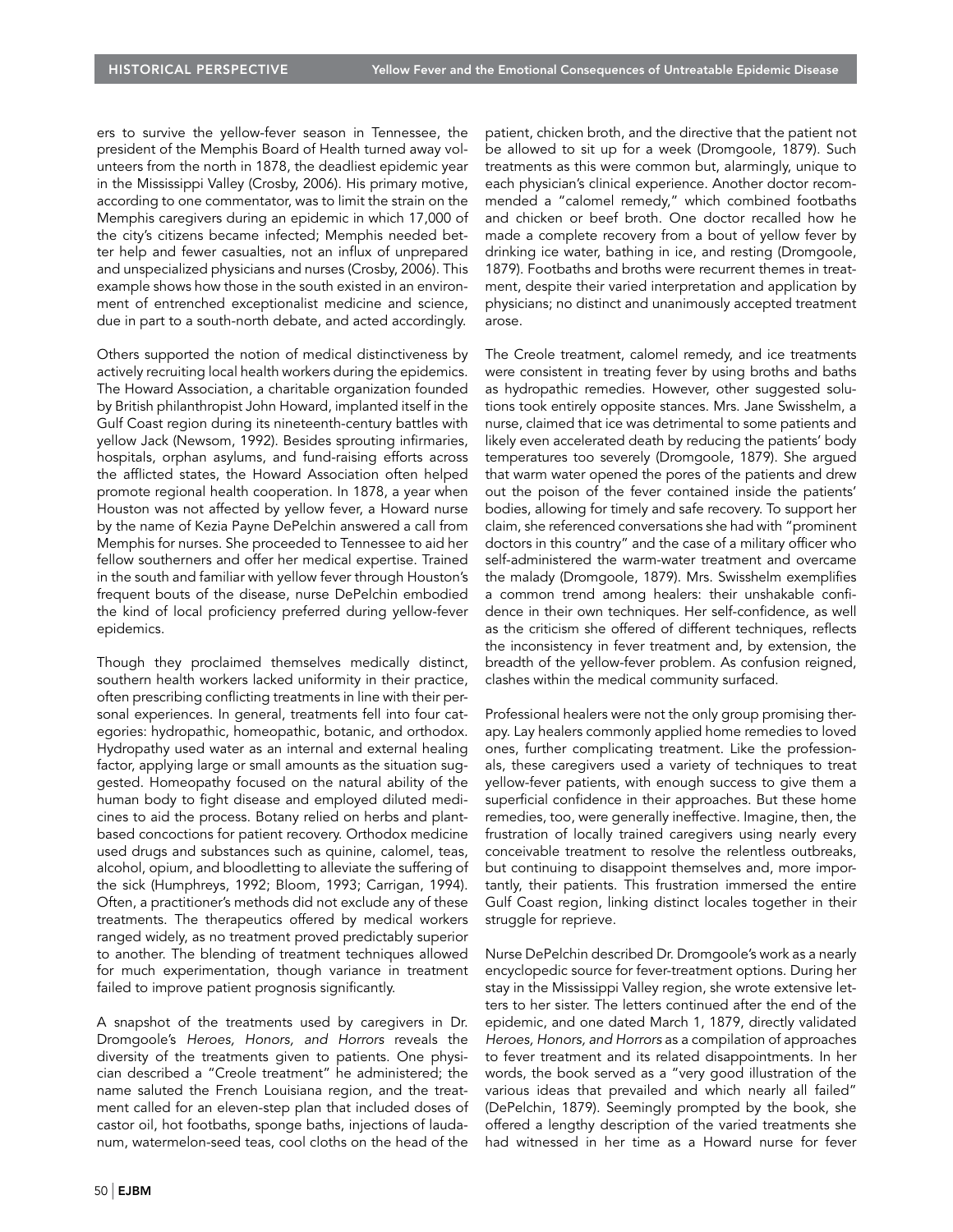patients at different points during the illness. DePelchin's invaluable letters give credence to Dr. Dromgoole's work as a respected summary of yellow-fever treatments and a catalogue of their ineffectiveness.

In sum, the wide variety and promised quality of individual fever remedies intensified the treatment question. As Dr. Dromgoole's book showed, little was agreed upon by scientists, and when agreement was reached, as on the use of water as a curative, the details remained highly disputed (e.g., the temperature of the water). So yellow fever thrived during this era of confusion for southern caregivers. Disappointment was the result, and it affected the caregivers in distinct ways.

#### FEAR, LOSS OF FAITH IN CURES, AND ISOLATION: WHAT TO DO FOR ONESELF

From the wreckage of the yellow-fever epidemics of the nineteenth century emerges a previously understudied notion of professional futility in yellow-fever medicine. Personal reflections and articles written by medical workers in response to their failures to remedy yellow fever suggest that a group of aware but helpless medical workers existed. Their reflections fall into three categories: fear, isolation, and loss of faith in prescribed treatments. The caregivers' contemplations show how the shared dilemma of yellow fever in the American south affected the entire medical community, despite notions of regional exceptionalism. And as some medical workers turned to religion for support, yellow fever appeared to be a malady uncontrollable by humans.

One of the most deadly yellow-fever epidemics to hit Galveston, TX, left behind a fearful story of physicians realizing and understanding their mortality. The year was 1867, and amid the climbing death tolls that eventually took nearly one of every four citizens of the port city, a doctor named George Taylor became one of the many who sacrificed his life for the benefit of others (Ratchford, 1945). In letters to his wife, whom he had left behind when he went to work in Galveston, fear pervaded his thoughts. The mundane nuances of his daily routine and sad longing for his wife were interspersed with recounted conversations with his peers that centered on trepidation about the onslaught of another fever season. Taylor notes how once-confident caregivers shrank under the realities of an underestimated epidemic: "Men who talked very loudly and fearlessly when they did not believe there was any [fever] here, are now frightened out of their wits" (Ratchford, 1945, p. 37). In Galveston that year, Dr. Taylor died alongside several companions in the fight against yellow fever. Mortality, described by a martyred doctor in 1867, raised the stakes of fever treatment and frightened otherwise confident medical workers.

The death of medical workers from bronze John was widely noted by historians and contemporary health workers. Of the three thousand Howard Association nurses in the 1878 fever epidemic, one third died. Of 111 Howard doctors, 54 contracted the fever and 33 died (Crosby, 2006). Dr. Dromgoole offers a three-page, four-column list of all the physicians, military personnel, and ministers who died

serving fever patients in 1878 across the nation, a list to which DePelchin added another five with whom she had direct contact (DePelchin, 1879). The sheer magnitude of the caregiver mortality described by these sources, totaling approximately 350 in 1878, illuminates the cost of failed treatment paid by all people in the region, regardless of medical training.

As caregivers faced death in their work environment, the recognition of their inadequacies as healers of both patient and peer became more pronounced. Nurse DePelchin experienced persistent feelings of inadequacy as she aided physicians in the fight against yellow fever. In letters written to her sister, references to these sentiments abound. In one letter, she described the difficulty of her work and the emptiness she felt when failing to save a dying patient. Addressing her attending physician, she asked, "What makes me so unlucky?" He replied appropriately, considering the glum realities of caregiver success rates for ill patients, saying, "This fever baffles and staggers the wisest" (DePelchin, 1878). The daily mortality faced by caregivers pushed them beyond the science they understood and the treatments they administered. They exhibited a loss of faith in the existing, and often conflicting, treatments.

Some caregivers addressed their inadequacy directly. Prominent New Orleans physician Joseph Jones criticized reliance on the unconfirmed techniques of yellow-fever prevention by arguing that others had simply not admitted the truth of the limitations on medical knowledge about the fever. Reaching his breaking point, Jones declared, "I am thoroughly convinced that we have discovered no antidote or abortive treatment for the disease, and since, I have abandoned the use of powerful remedies" (Jones, 1879, 651). By abandoning the standard remedies and acknowledging the lack of antidote for yellow fever, Jones boldly suggested his distrust of his own medical efforts to eliminate the disease. He was not the only one to do so. A Little Rock physician similarly proclaimed his distaste for existing remedies and professed, "I have learned a great deal about the fever since it broke out here, and have found that in every case patients do better without medicine" (Dromgoole, 1879, p. 51). Physicians who publicly disowned available fever therapies represent an important faction of caregivers who refused available methods, finding them unreliable. Their lack of faith in existing remedies went hand in hand with the fear caused by unyielding seasonal bouts of the malady and the realities of patient and caregiver mortality.

While some lamented their failures in personal reflections, others instead opted to risk their lives to find a cure by self-medication and infection. These individuals performed experiments they believed to be beneficial to the medical community and sought to uncover the causative factors of the disease and better understand its operation. Their audacity reflects their loss of faith in existing remedies. Two instances of self-experimentation come from the notes of New Orleans physicians James Carroll and Alcée Chastant. According to Carroll, one medical student in Pennsylvania, perhaps eager to resolve a disease southerners could not,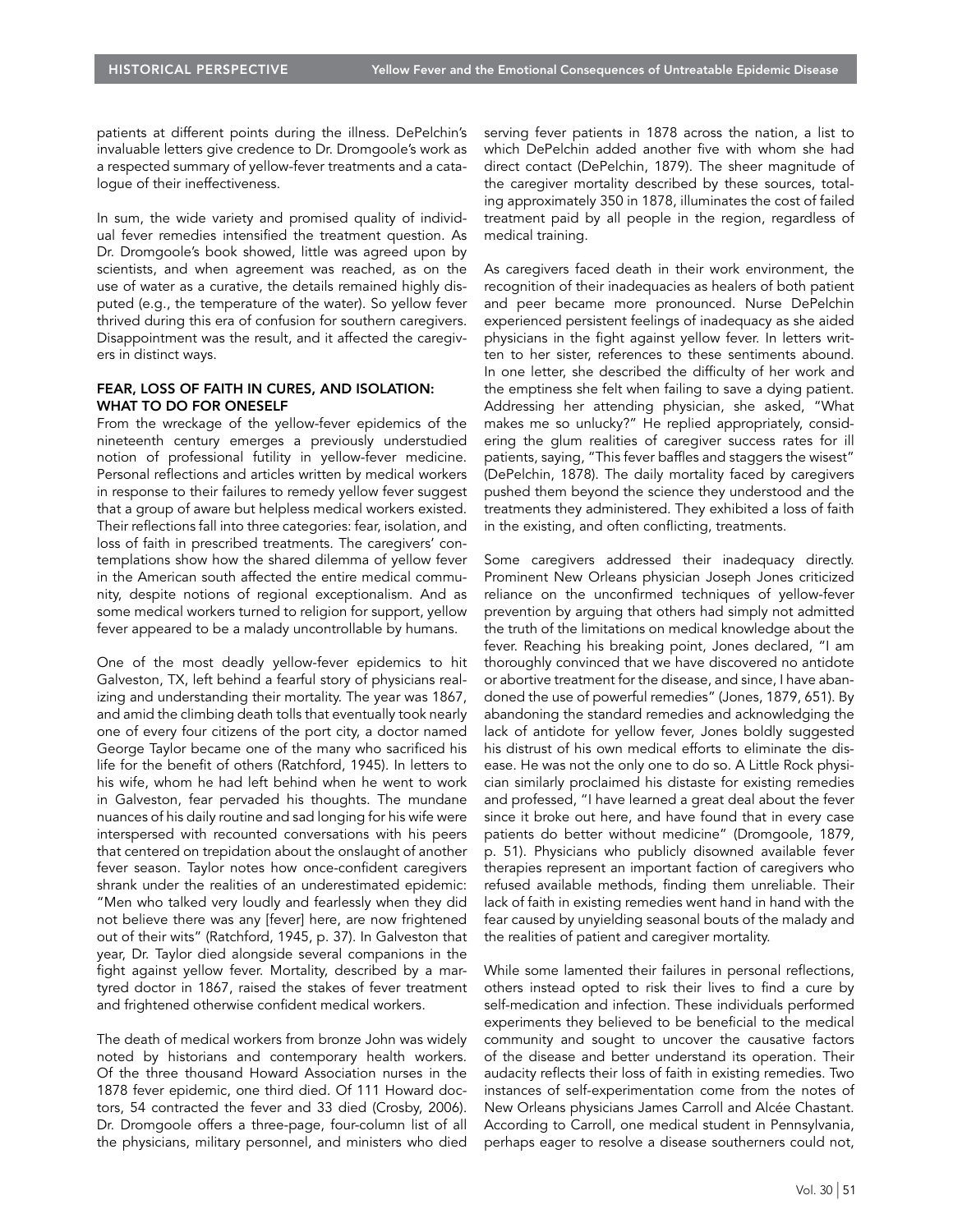experimented on himself by placing fresh black vomit and blood serum obtained from yellow-fever patients into wounds made in his arms and legs. The student also inhaled the fumes from black vomit and made black vomit into pills and swallowed them (Carroll, 1905). In Chastant's case, a fellow physician also applied black vomit to the surface of a cut made on his arm, swallowed a quantity of the substance, inhaled fumes obtained by evaporation of the matter, and inserted some into his eyes. Such self-experimentation, however laudable, further identifies yellow-fever caregivers as a group desperate for a cure. Though the experimenters' precise motivations are not clear, the grim realities of mortality and unsuccessful treatments likely played a role.

Faithlessness in existing caregiver remedies opened discussion of yellow fever as self-limiting, a concept that signaled personal defeat for scientists and healers amid continuing patient deaths. Dr. Samuel Choppin of New Orleans once admitted that no limits placed on the disease by humans could prevent the disease's transmission or course. Arguing that the medical community could do nothing to reduce the impact of the disease, Choppin said, "We are at a loss to know how to check the ravages of the fever when it attacks the human body" (Dromgoole, 1879, p. 71). Pessimism from lost faith pervaded the minds of prominent physicians such as Choppin in their efforts to check the onslaught of the disease. Remarking how little done by caregivers improved the likelihood of survival, DePelchin once compared the unchecked rampage of yellow fever to that of a tornado sweeping through a beautiful town (DePelchin, 1878). A fine comparison, the image of a tornado ravaging the town aptly evokes the unbridled and uncontainable havoc caused by yellow Jack. For medical workers during the summer months, resolving the yellow-fever dilemma in the south may have appeared as fruitless an endeavor as attempting to stop a tornado.

In the late nineteenth century, caregiver isolation was not fueled solely by failed medical experiments and remedies. The realities of patient care and the likelihood of death for these caregivers increased their loneliness. Although a plethora of forums existed in which they could discuss general understandings, treatments, and yellow-fever policies, medical workers suffered from solitude as their work created—and demanded—emotional detachment. Few answered the call to tackle the dilemma on the front lines. Those who did witnessed unchecked disease fatality. For the caregivers in this setting, failure left them psychologically vulnerable to solitude from detachment and physically vulnerable as their peers perished. This isolation fueled, in some caregivers, a reliance on religion, with God being the only reliable source of comfort.

Understanding the caregivers' isolation starts with understanding the level of exertion their work demanded. Forced in some cases to see more than one hundred patients a day, doctors in the plagued city centers frequently surpassed their requisite duties to ease the suffering of the populace. Others simply heard begging and pleading from the ill as the doctors passed from house to house but were forced to continue onward, answering awaiting appointments for house calls. Spending several nights in a row without sleeping or eating affected the minds of the patients as well as of the bedside caregivers; as the illness set in, it caused irritability and restlessness, a combination that could make patients turn maniacal and demand much attention, refusing caregivers any respite (Crosby, 2006).

Working in understaffed conditions and personally overextended, yellow-fever caregivers suffered from widespread physical and mental dilapidation, which enhanced their emotional fragility. Forced sometimes to bury their own patients due to poor funding and high mortality, particularly in smaller towns, some caregivers developed a sense of callousness. The nurse Kezia DePelchin described the experience of having to bury several children in Senatobia, MS, as one from which she initially demurred, but to which she eventually became desensitized (DePelchin, 1878). In this case, detachment from compassion in the face of death, particularly for a very emotionally aware woman such as DePelchin (as evidenced in her insightful letters to her sister), proves the detrimental effect of failed efforts to save patients. Futility caused her continuous emotional strain and altered her perspective on the dying. The work, damaging and unrelenting, siloed DePelchin into a world of complex emotions where endless strain fueled an opposite, but requisite, detachment.

On a cool winter night in Memphis, Dr. William Armstrong foresaw the end of the 1878 fever season and reflected on the loss of colleagues by commenting on his solitude. "My heart abounds with joy," he wrote, "at the mere hope that this cool night will possibly end our labors. . . . I alone am standing" (Crosby, 2006, p. 82). The words of Dr. Armstrong speak to the impact of the work demands and the emotional drain on healers in the American south. What remained for a physician or nurse or minister who sacrificed so much over several months, only to see patients, friends, and coworkers perish? The respite of the fever's end calmed Dr. Armstrong and others, but at what personal cost? He had survived the fever (he was infected, but overcame the malady), served others (many of whom did not survive), and abandoned his family (left in the countryside of Tennessee) to treat a disease that, in the end, he was no better off at managing than at the onset. Despondent and broken, faced with personal and professional futility, and surrounded by beneficent societies, some caregivers turned to religion for emotional security and reassurance.

In the nineteenth-century American south, Christianity was dominant. When faced with professional and personal strain as a result of epidemic yellow-fever outbreaks, some caregivers looked to religion for emotional support. In many cases, Christian fellowships and covenants led the push for patient care. In New Orleans, the Sisters of Charity, the Sisters of the Holy Family, and later, the Italian Sisters of the Sacred Heart worked to secure funding and care for the suffering (Carrigan, 1994). In Memphis, St. Mary's Cathedral functioned as an orphanage for children with sick or deceased parents (Crosby, 2006).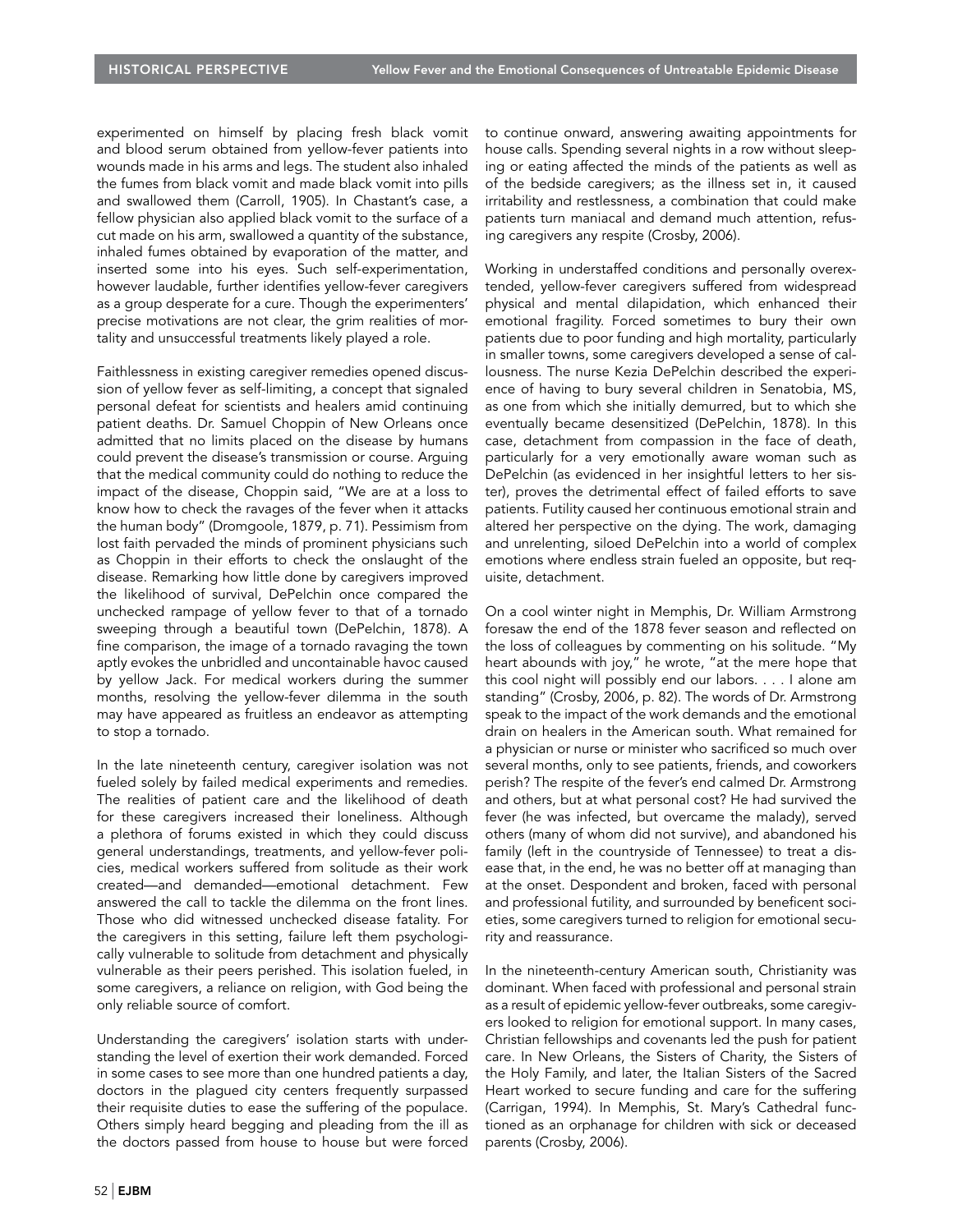DePelchin left behind a clear trail connecting medical futility to religion in the yellow-fever epidemics of the nineteenth century. One for artful descriptions of her thoughts, DePelchin relayed important trends for Christian caregivers at the time. In October 1878, for instance, she wrote to her sister wondering if God heard her when she prayed. Saying "I have prayed more than in all my life put together," DePelchin exhibited a reliance on religion during her stay as a Howard nurse (DePelchin, 1878). Many embraced connections between science and religion, as ministers believed scientific discoveries would confirm the dogmas of Christianity. As one historian put it, "Few people in the South outside the ranks of physicians and scientists could have exhibited greater enthusiasm for natural science than did the southern clergy" (Holifield, 1989, 127). As science failed her and her patience disappeared, DePelchin turned wholeheartedly to Christianity. Religious faith, for DePelchin and others, provided a break from the inadequacies of medical practice during epidemics.

The inclusion of several sermons delivered in fever locales during the 1878 epidemic in Dromgoole's Heroes, Honors, and Horrors affirms the role played by religion for fever healers and patients alike. One such sermon, given in Louisville by the Reverend H. C. Morrison, begged the members of the congregation to consider the faith they put in science, stating that science had become a form of idolatry for those (both caregivers and the ill) awaiting the arrival of the season's first frost to free them from the epidemic. To show the faults of fever sufferers' idolatry, Morrison cited the prophet of God who prayed for water and received it, despite nearly four years of "brassy heavens" and ignoring the "natural indications" of continued drought. "And yet we pray," he argued, "and the elements are not changed, and why? He [the prophet] had faith, while we have not" (Dromgoole, 1879, p. 55). Using the metaphor to make his point, Morrison encouraged the listeners to put less faith in science and more in religion. This sentiment echoed the reflections of DePelchin and certain other caregivers suffering from emotional distress. Trust religion, not science, these Christians argued, when faced with an affronting and uninhibited disease.

#### **CONCLUSION**

Religion may have offered caregivers a sense of reprieve from their scientific blunders, but in the end, the effect of yellow fever was more exact than could be determined by theories, experimentation, or religious faith. DePelchin made clear the lasting effect of the 1878 epidemic and the internal struggles that followed. After the outbreak had passed, she wrote, "still the remembrance of the awful scenes of the great epidemic have cast a shadow on my heart that will never pass away" (DePelchin, 1878). Faced with daily instances of failure and doubt, caregivers were unable to escape the reverberating emotional damage caused by the epidemic. Regardless of the methods undertaken for examining the disease's transmission, proper treatment, or eventual end, those who experienced its wrath suffered from a distinct sense of helplessness in dealing with the malady and its toll. Fear, loss of faith in remedies, isolation, and reliance on religion characterize the emotional consequences for caregivers unable to stop the disease's wrath. These themes may echo the experiences of clinicians, researchers, and caregivers in today's healthcare community, particularly in the context of unyielding, unexpected, and untreatable disease.

Corresponding Author: John S. Runge, BA (jrunge@email.unc.edu).

Conflict of Interest Disclosure: The author has completed and submitted the ICMJE Form for Disclosure of Potential Conflicts of Interest. No conflicts were noted.

Acknowledgments: The author would like to offer his sincere thanks to Dr. Raúl Necochea from the University of North Carolina at Chapel Hill's department of social medicine for his guidance and mentorship throughout the researching and writing of this manuscript. This research was supported by the Dunlevie Undergraduate Research Award by Honors Carolina and the Kusa Award for Undergraduate Research by the history department at the University of North Carolina at Chapel Hill.